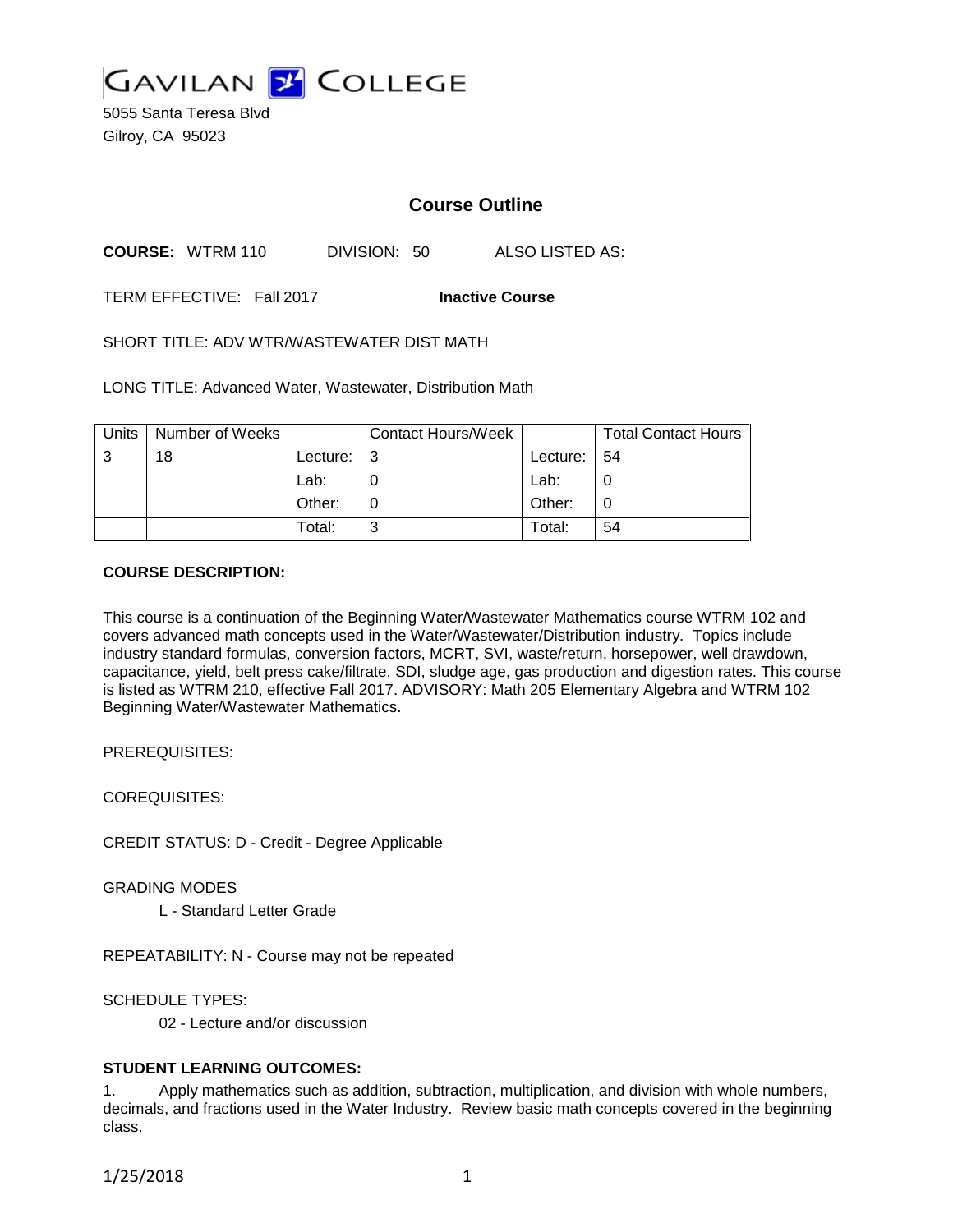Measure: Quizzes, Exams, Homework Problems PLO<sup>.</sup> ILO: 3,2,7,6 2. Utilize Industry standard formula sheets and conversion factors. Convert Cubic Feet to Gallons to Pounds. Understand the Pounds Formula. Measure: Quizzes, Exams, Homework Problems PLO: ILO: 3,2,7,6 3. Apply Trickling Filters and Rotating Biological Contactor Math. Measure: Quizzes, Exams, Homework Problems PLO: ILO: 3,2,7,6 4. Utilize Activated Sludge Calculations. Measure: Quizzes, Exams, Homework Problems PLO: ILO: 3,2,7,6 5. Apply Waste Treatment Ponds Math. Measure: PLO: ILO: 3,2,7,6 6. Utilize Chemical Dosage Calculations. Measure: Quizzes, Exams, Homework Problems PLO: ILO: 3,2,7,6 7. Apply Sludge Production and Thickening Calculations. Measure: Quizzes, Exams, Homework Problems PLO: ILO: 3,2,7,6 8. Utilize Sludge Digestion Calculations. Measure: Quizzes, Exams, Homework Problems PLO: ILO: 3,2,7,6 9. Apply Sludge Dewatering and Disposal Math. Measure: Quizzes, Exams, Homework Problems PLO: ILO: 3,2,7,6 10. Utilize Laboratory Calculations. Water Treatment Filter Calculations. Measure: Quizzes, Exams, Homework Problems PLO: ILO: 3,2,7,6

## CONTENT, STUDENT PERFORMANCE OBJECTIVES, OUT-OF-CLASS ASSIGNMENTS Inactive Course: 02/27/2017

Note: This course is listed as WTRM 210, effective Fall 2017.

3 Hours

Content: Apply mathematics such as addition, subtraction, multiplication, and division with whole numbers, decimals, and fractions used in the Water Industry. Review basic math concepts covered in the beginning class.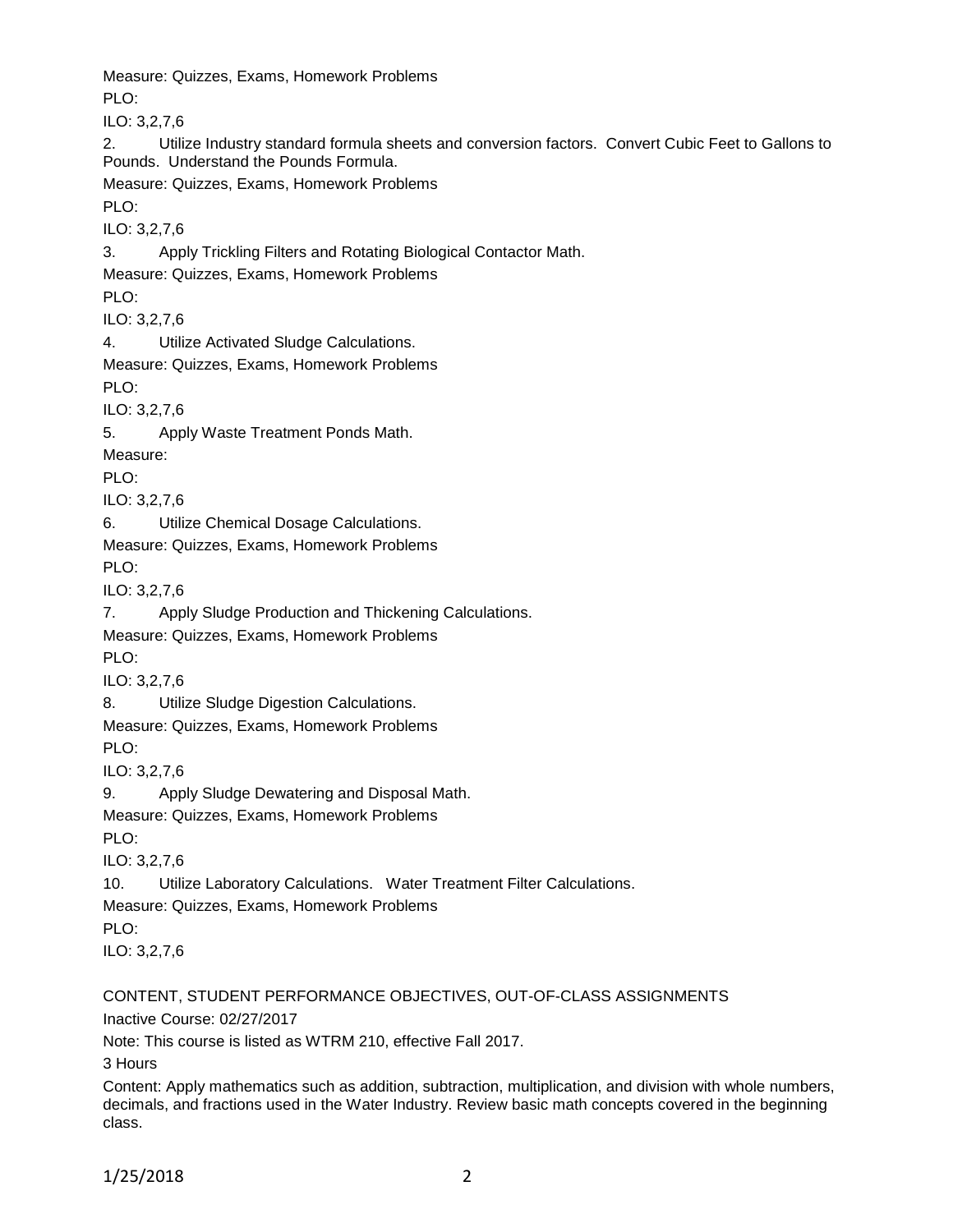Student Performance Objectives: Apply basic math concepts as they relate to Industry standard calculations.

## 3 Hours

Content: Review Industry Standard Formula Sheets used and provided when taking State Certification Exams. Identification of Conversion Factors used to convert Cubic Feet to Gallons to Pounds. Identify the Pounds Formula.

Student Performance Objectives: Identify formulas needed to successfully solve word problems. Manipulate conversion factors to convert Cubic Feet to Gallons to Pounds. Solve problems using the Pounds Formula.

#### 4 Hours

Content: Trickling Filters and Rotating Biological Contactor Math. Hydraulic Loading, Organic Loading, BOD and Suspended Solids Removed, Re-circulation Ratios, and Percent Removal/Efficiency.

Student Performance Objectives: Outline formulas needed to successfully solve word problems for unit process control.

#### 6 Hours

Content: Activated Sludge Calculations. BOD and COD Loading, Solids Inventory, F/M Ratio, Sludge Age, SVI, MCRT, Return Sludge and Sludge Wasting Rates, Pumping Rates, and Oxidation Ditch Detention Time.

Student Performance Objectives: Identify formulas needed to successfully solve word problems for unit process control.

#### 6 Hours

Content: Waste Treatment Ponds Math. BOD Loading, Organic Loading, BOD Removal Efficiency, Hydraulic Loading, Population Loading and Equivalent, Detention Time.

Student Performance Objectives: Outline formulas needed to successfully solve word problems for unit process control.

#### 6 Hours

Content: Chemical Dosage Calculations. Chemical Feed Rate, Dose-Demand-Residual, Percent Strength of solution, Mixing Solutions of Different Strengths, Chemical Feed Pump Settings, Dry Chemical Feed Settings.

Student Performance Objectives: Identify formulas needed to successfully solve word problems for unit process control.

## 6 Hours

Content: Sludge Production and Thickening Calculations. Primary and Secondary Solids production, Percent Solids, Sludge Thickening and Volume Changes, Gravity Thickening Calculations, DAF Thickening Calculations, Centrifuge Thickening Calculations.

Student Performance Objectives: Explain formulas needed to successfully solve word problems for unit process control.

## 6 Hours

Content: Sludge Digestion Calculations. Sludge Volume Pumped, Pumping Times, Volatile Solids Loading, VA/Alkalinity Ratio, Lime Neutralization, Percent Reduction, Digester Gas Produced, Digestion Time, Air Requirements and Oxygen Uptake.

Student Performance Objectives: Identify formulas needed to successfully solve word problems for unit process control.

## 6 Hours

Content: Sludge Dewatering and Disposal Math. Filter Press, Belt Filter Press, Vacuum Filter Press Dewatering Calculations, Sand Drying Bed Calculations, and Composting Calculations.

Performance Objectives: Outline formulas needed to successfully solve word problems for unit process control.

## 6 Hours

Content: Laboratory Calculations. Water Treatment Filter Calculations. BOD, Settleability, Settleable Solids, Sludge Total and Volatile Solids, Suspended Solids and Volatile Solids, Temperature. Filtration Rates, Filter Loading Rates, Filter Runs, Filter Backwash Rates. Horsepower, Wire to Water HP Calculations, Kilowatt Determinations, Power Costs.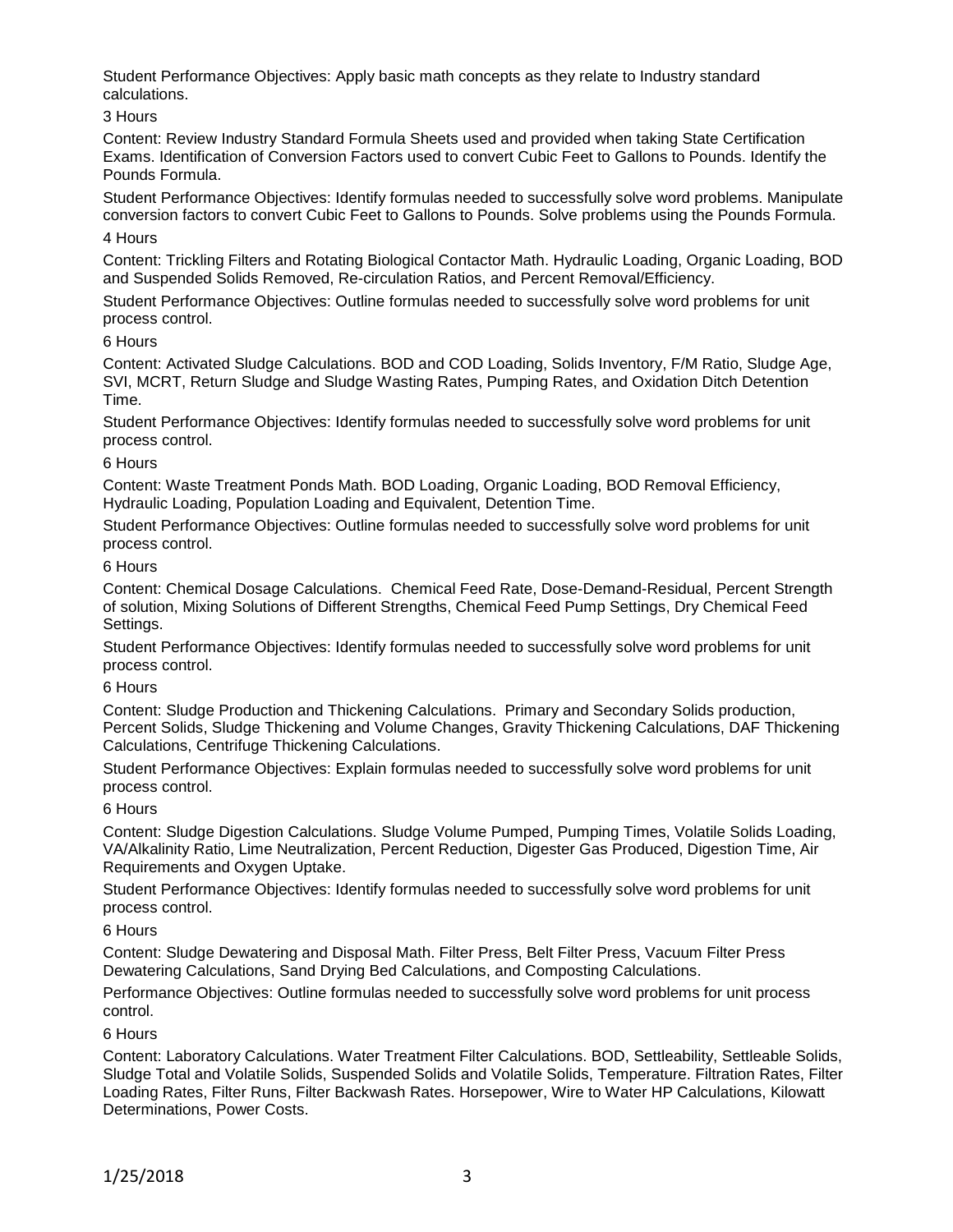Student Performance Objectives: Identify formulas needed to successfully solve word problems for unit process control.

2 Hours

## **METHODS OF INSTRUCTION:**

Lecture and discussion Visual Aids **Demonstrations** Class Participation Quizzes In class work sheets Exams Homework

## **METHODS OF EVALUATION:**

CATEGORY 1 - The types of writing assignments required: Percent range of total grade: 0 % to % If this is a degree applicable course, but substantial writing assignments are NOT appropriate, indicate reason; Course is primarily computational CATEGORY 2 - The problem-solving assignments required: Percent range of total grade: 0 % to 100 % Homework Problems **Quizzes** Exams Other: Class Participation CATEGORY 3 - The types of skill demonstrations required: Percent range of total grade: 0 % to 10 % Class Performance/s CATEGORY 4 - The types of objective examinations used in the course: Percent range of total grade: 0 % to 100 % Multiple Choice True/False Other: Math Computation

## **REPRESENTATIVE TEXTBOOKS:**

## Required:

Joanne Kirkpatrick Price, Basic math Concepts for water and wastewater plant operators, Technomic, 1991 (second edition), or other appropriate college level text. This text represents an industry standard text. ISBN: 87762-808-4

Reading level of text, Grade: 11 Verified by: Dana Young

## **ARTICULATION and CERTIFICATE INFORMATION**

Associate Degree: CSU GE: IGETC: CSU TRANSFER: